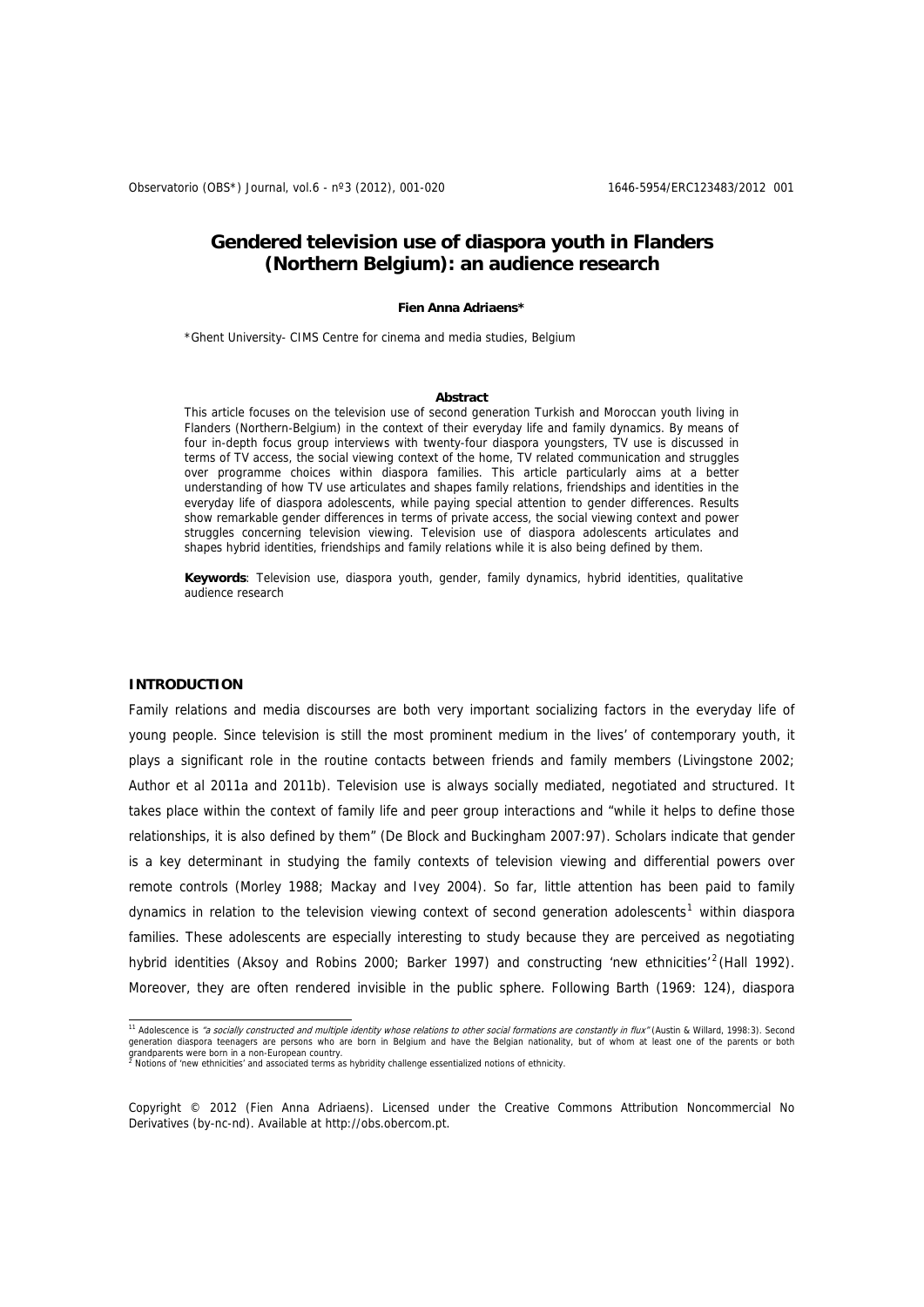adolescents are conceptualized as "young people who construct different, partial and simultaneous worlds in which they move, their cultural construction of reality springs not from one source and is not of one place".

This article inquires into the television use of second generation diaspora teenagers (age 14-19) from Moroccan and Turkish<sup>[3](#page-1-0)</sup> descent living in Flanders<sup>[4](#page-1-1)</sup> (Northern Belgium). More specifically, it focuses on the actual uses of television as object in the context of everyday life, including the spatial and social contexts in which diaspora youth encounters television (cf. Siapera 2010). Since sociological research highlights the gender-specific education of diasporic adolescents in traditional family contexts, this article questions whether these gender-specific family dynamics have their outcomes in the television use of diaspora adolescents. By means of four in-depth focus group interviews with twenty-four diaspora youngsters, television use is discussed in terms of access and program preferences, social viewing, television related communication and power struggles over programme choices. This article particularly aims at a better understanding of how television use articulates and shapes family relations, friendships and identities in the everyday life of diaspora boys and girls.

By acknowledging that we cannot speak of 'one' diasporic group of 'Turks' or 'Moroccans' and by recognizing that individual authenticity must be preserved, this article does not strive to essentializing groups. Each respondent has to be considered within his or her own life story and specific context. Moreover, each diasporic situation is unique, distinct, has its own history<sup>[5](#page-1-2)</sup> and cannot be generalized. Nevertheless, patterns of media use reflect the cultural capital of diverse community members more broadly.

## **GENDER RELATIONS IN THE DIASPORA**

The Moroccan and Turkish diaspora in Belgium generally adhere to the Islamic faith <sup>[6](#page-1-3)</sup> and are predominantly located in industrialized environments and large cities. Compared to Moroccans, Turkish diaspora are more affiliated with their family background because of a certain cultural reification that helps them maintain their language and cultural practices. They are accordingly a more 'closed community' (Lesthaeghe 2000). Both diasporic communities, however, still experience deep feelings of exclusion or confinement. Particularly young people and married women do so. This perception of being different and

<sup>&</sup>lt;sup>3</sup> Because they are the largest non-European diasporic groups in Belgium.

<span id="page-1-1"></span><span id="page-1-0"></span><sup>&</sup>lt;sup>4</sup> Flanders is no independent state, but can be called a 'subnation' in the Belgian context because of its regional independence on a wide series of political,<br>economical and cultural issues. Flanders has a surface area o

<span id="page-1-2"></span>was initiated in the 1950s. The Turkish migration started in 1960. After 1974 up till now, an immigration stop was introduced, but still the population of Turks and Moroccans increased because of family reunions (Federal government, 2010).<br><sup>6</sup> Islam cannot be considered as a monolithic belief system.

<span id="page-1-3"></span>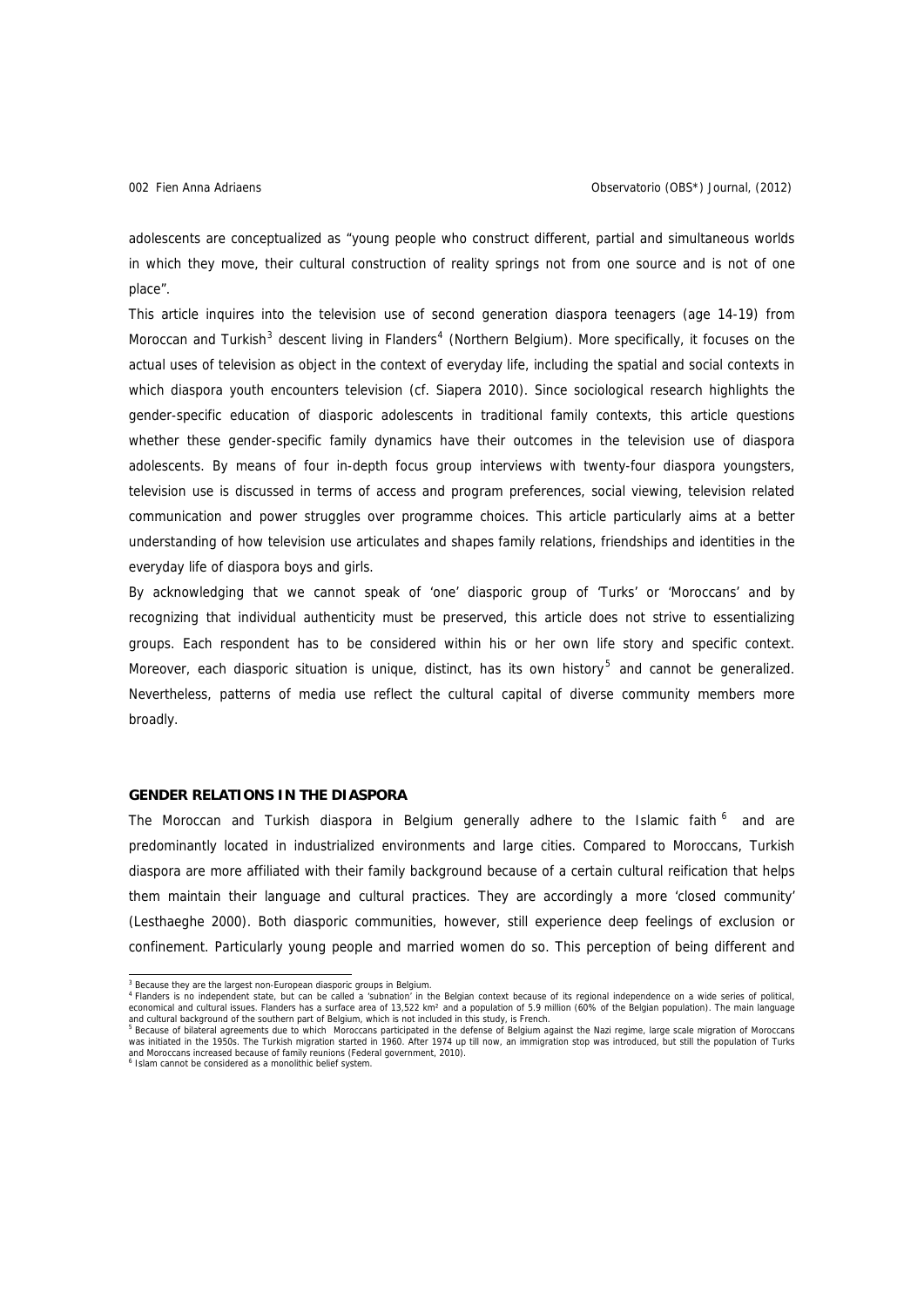<span id="page-2-0"></span>not comprehended results partly from traditional social norms imposed by parents, husbands and older generations, but also from structural limitations and lack of opportunities to make contacts in the community through education, work and leisure activities. Yet, research indicates that second- and third generation Belgian-Turks and Moroccans are becoming more involved with Belgian communities, whether this is through media consumption, linguistic skills, property owning, 'mixed' marriages and political representation (Lesthaeghe 2000; Zemni 2010).

European sociological studies on Moroccan and Turkish Muslim families in the Netherlands (Werdmölder 2005; Pels & de Haan 2003; Buitelaar 2006) and Belgium (Timmerman 2003; Clycq 2009; Zemni 2010) distinguish two hegemonic discourses<sup>[7](#page-2-0)</sup>. The first is a religious discourse as scholars state that in the majority of families Islam plays a central role, although a great diversity in religious experiences and practices is distinguished (Mandaville 2001). The second dominant discourse for diasporic Turks and Moroccans is the traditional patriarchal family discourse. Traditional families are characterized by complimentary gender role divisions, as the male world is focused on the public sphere whereas the female world is focused on the private sphere of family and the internal community (Clycq 2009). Of course, boundaries between both worlds are not absolute. Central within this traditional patriarchal discourse is the feeling of honour which regulates male-female relations and helps maintaining traditional gender roles within family contexts. Noticeably, gender inequality in diaspora milieus is not a consequence of religion itself but of the hegemonic patriarchal discourse in which religious discourses are used to legitimate these inequalities.

For traditional diaspora parents, education principles<sup>[8](#page-2-0)</sup> mainly aim at keeping children on the 'right path' and originate from the preservation of the honour of the family (Timmerman et al. 2008). Individual family members are held responsible for protecting family honour and therefore must avoid shame (Werdmölder 2005). For girls this implies 'chastity' and 'virginity' and for boys 'responsibility'. Hence, from childhood onwards, girls and boys are socialized in a gender specific way. Adolescent girls fulfil domestic tasks and have a restricted liberty of movement. Their life is for the most part situated within the private sphere, in which they take up caring roles. Boys, on the contrary, have a privileged position within the family. They are relieved from domestic duties and enjoy more autonomy than their sisters. Accordingly, they have negotiating power in the private as well as in the public sphere and in return are expected to act more responsibly (Clycq 2009). The traditional patriarchal discourse also implies that paternal authority is central in the organization of family structures. When children grow up to become adolescents, their relationship with the father becomes more distant and formal. From that moment on, education styles are more overtly gendered and based on principles of shame and respect which are almost always associated with sexuality

<sup>&</sup>lt;sup>7</sup> These scholars do not explicitly refer to 'discourse' but speak of two mainstays in society: Islam and the traditional family.<br><sup>8</sup> Older siblings and other family members also play a role in the education of children.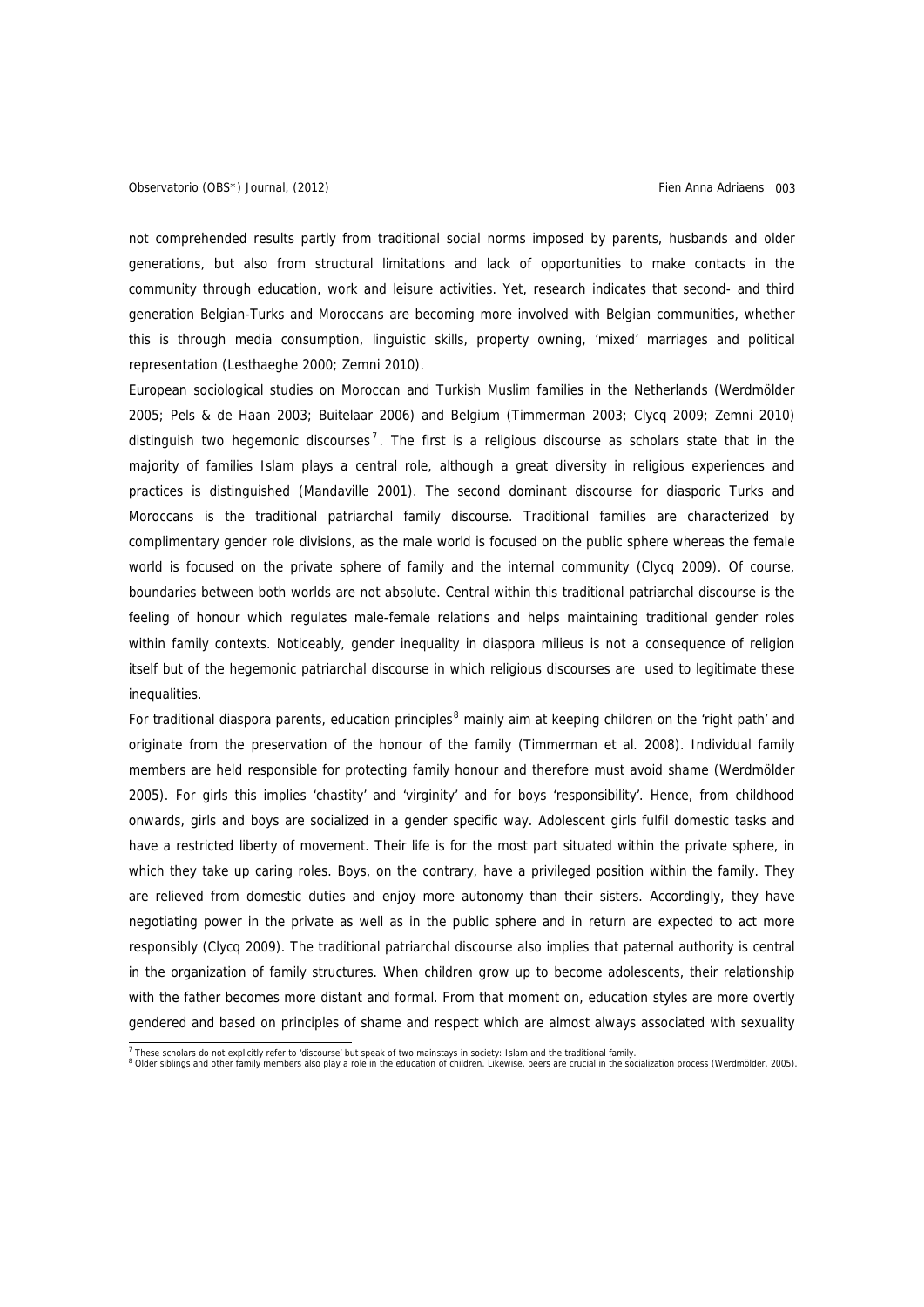<span id="page-3-0"></span>(Clycq 2009; Werdmölder 2005). Premarital sex is prohibited for both sexes, but in practice only girls should obey the rules whereas boys enjoy more sexual liberty. A girl's virginity<sup>[9](#page-3-0)</sup> is the highest good to sustain family honour. As a result, different strategies are used to conserve and protect the virginity of adolescent girls (Buitelaar 2006). In terms of media use for instance, traditional diaspora parents experience overt sexual behaviour as threatening and fear the negative effects of sexual images on their children's behaviour (Clycq 2009; El Sghiar and d'Haenens 2011) . Female sexuality thus becomes an arena for power struggles within traditional patriarchal discourses (cf. infra).

#### **TELEVISION USE OF DIASPORA YOUTH IN AN EVERYDAY LIFE CONTEXT**

#### **TV access, programme preferences and hybrid identities**

Several scholars have charted the media use of adolescents of Turkish and Moroccan descent in Northern-Belgium<sup>[10](#page-3-0)</sup>. These studies have shown that diasporic television use in terms of access and preferences is very similar to that of 'majority' teenagers and can be situated within a shared youth culture (Sinardet and Mortelmans 2006; d'Haenens, et al 2002; Saeys and Devroe 2010; Author et al 2011b). Age and life stage are therefore important determinants in explaining television use. Television is the preferred and dominant medium in the lives of adolescents and its use is mainly entertainment oriented (Author et al 2011a). Moreover, contemporary teenagers often posses their own television screen which is frequently referred to as a 'bedroom culture' (Clycq, et al. 2005; Livingstone 2007). However in terms of television ownership, gender differences are notable as boys appear to have more private possession of a television screen than girls. Author et at (2011b) found that second generation diaspora boys have the highest private access to television when compared with 'majority' and first generation diaspora youth (boys and girls alike). Hence, next to age and life stage, gender and 'diasporic generation' are important determinants for television use (cf. d'Haenens et al. 2002; Devroe et al. 2005). Clycq et al. (2005) indicate that, contrary to their first generation parents, second generation diaspora teenagers prefer Flemish cable channels over satellite channels. They favour the commercial channels VT4, 2BE and VTM and the music channels TMF and MTV while the public broadcaster is the least popular (Author et al 2011b). This does however not imply that second generation adolescents do not watch satellite television as they appear to have a hybrid television use (Author et al 2011b; Nikunen 2008). Satellite channels such as ATV, Kanal D and Show TV for instance are recurrently mentioned (Author et al 2011b). Second generation diaspora teenagers say to watch satellite television for various reasons, such as affective and social motives, the acquisition of language and

e It is important to acknowledge that while these religious connotations may have disappeared, the ideals of virginity and innocence in girls are still part of Western culture (Driscoll, 2002).<br><sup>10</sup> In Belgium, no real particularistic media are available. Arabic and Turkish channels are available through satellite dish. Since the Moroccan population in

Flanders mainly speaks Berber instead of Arabic, their amount of satellite channels to choose from is limited.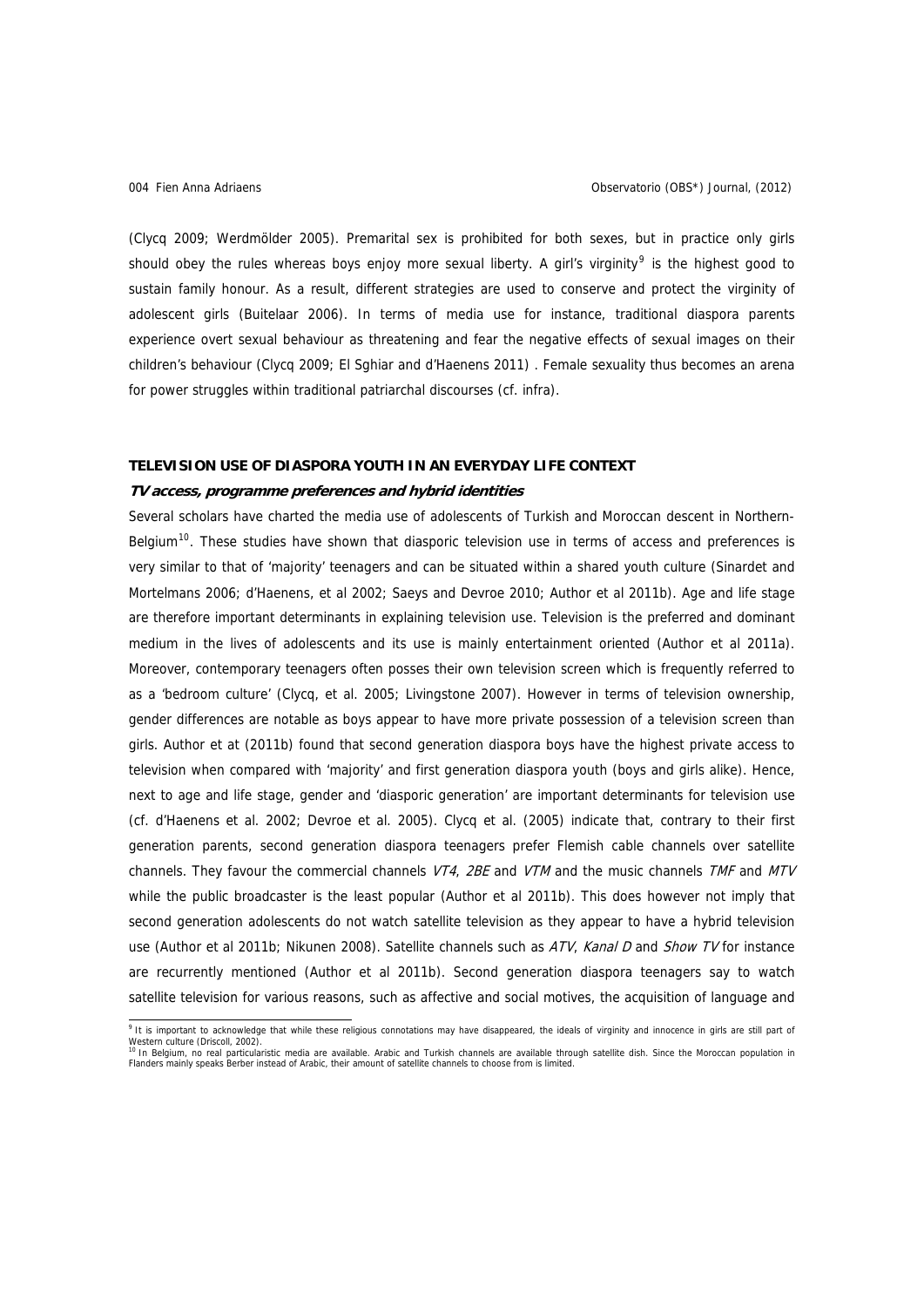<span id="page-4-0"></span>general knowledge of their country of origin (Clycq et al. 2005). Also in terms of favourite television programs, a hybrid use has been ascertained as youngsters prefer global<sup>[11](#page-4-0)</sup> (mainly American) television programs that are available on Flemish cable as well as on satellite television channels (Sinardet and Mortelmans 2006; Author et al 2011b). This again reflects second generation diasporic youths' participation in a shared youth culture (De Block and Buckingham 2007). In addition, gender plays a significant role in the television programme choice as boys favour comedy and animation whereas girls more frequently report reality, drama and telenovelas. In the everyday lives of diaspora youngsters, satellite as well as cable television programs offer a broad range of symbolic resources that can be used to give meaning to everyday life experiences. Consequently, they can play a role in the negotiation of hybrid identities or in what Hall (1992:169) would call 'new ethnicities'. Previous findings seem to count for other European countries too (Tufte 2001; Milikowski 2000; Bonfadelli et al 2007).

#### **Social viewing and TV talk**

Next to media discourses, family relations are very important for the construction of identities in everyday life contexts (De Block and Buckingham 2007). Although private ownership of television screens in the bedroom of contemporary youth has increased, European research indicates that, despite this amplified privatisation of media ownership, today's youth still prefers to watch in the context of the family living room (Author, et al. 2011a; Livingstone 2002).Watching television is a family activity (Lull 1990:148) where 'the family' is a social setting with conjugal, parental and sibling relationships (Silverstone 1996). During this family time, when a TV set is literally the centre of attention in the family room, people come together and share interests, pleasures and conflicts. This increases the family's shared experiences, though television viewing is primarily considered to be mundane and unimportant (Mackay and Ivey 2004). Nonetheless, recent literature acknowledges that the family is changing (Pasquier 2001; Livingstone 2007). The plethora of different media in contemporary homes and the widespread ownership of multiple devices mean that much media consumption takes place individually or in smaller groups within the household (Mackay and Ivey 2004; Author, et al. 2011a).

To provide deeper insights into the spatial viewing context, a large scale survey assessed whether adolescents in Flanders watch television outside their familial contexts (Author et al. 2011a and 2011b). In general, age seems to the most important factor implying that the older a teenager gets, the more he or she watches television outside the home. Within the group of second generation diaspora teenagers, significant gender discrepancies were found. Boys more frequently watch television outside the home in the company of friends, which is rarely the case for girls. Within the social context of the home, second

<sup>11</sup> American and 'global' television shows and series (e.g. *Project runway, teen mums, The Simpsons*...) are also available on for example Turkish commercial satellite channels such as Show TV.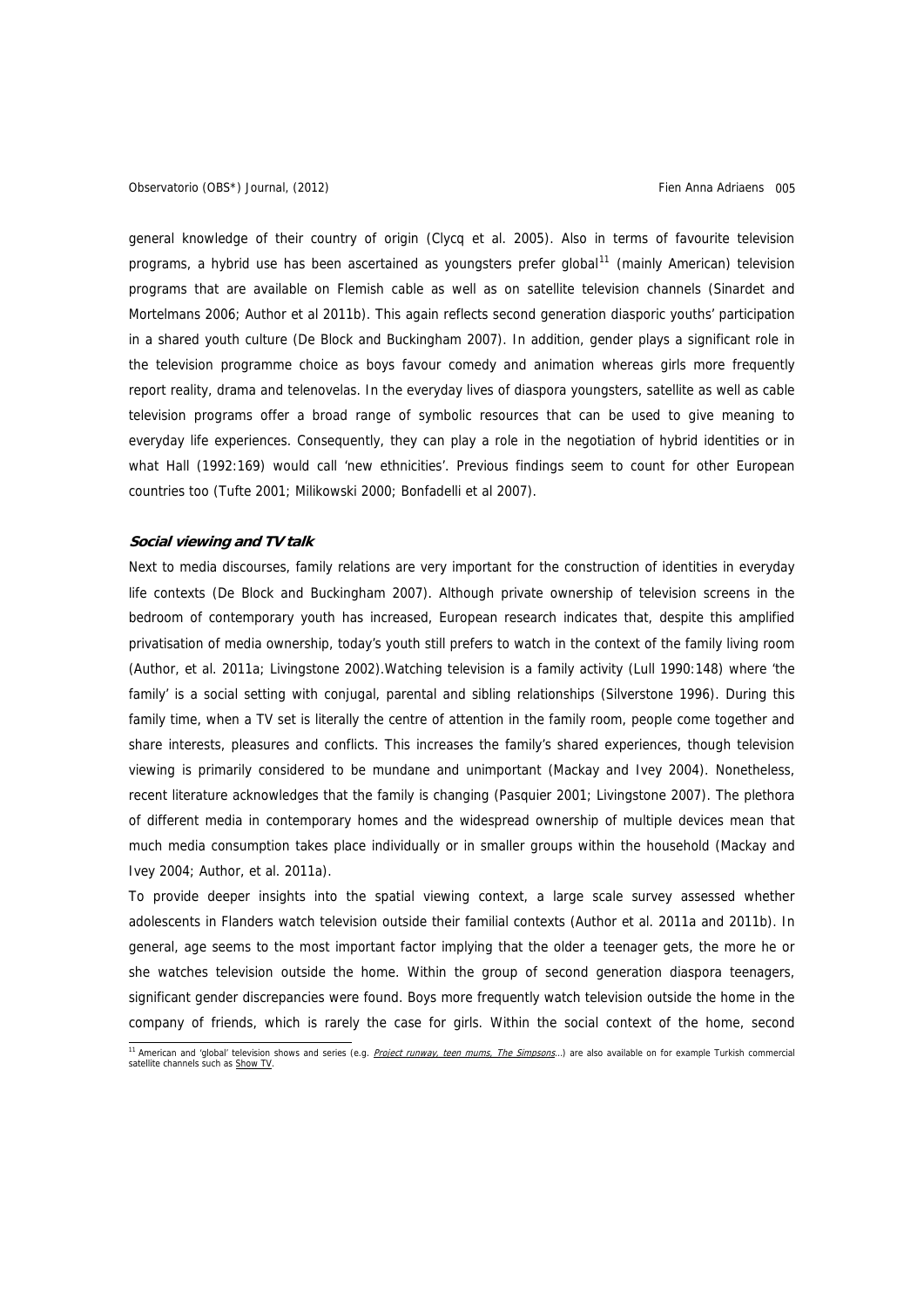generation diaspora youth indicates they most frequently watch television in the company of their siblings. In this context, several studies point at a generational divide between first generation parents who prefer watching satellite channels and their second generation children preferring global content (Clycq et al 2005; Tufte 2001; Georgiou 2006; Elias and Lemish 2008; Ogan 2001).

Media, and more specifically television, are often the subject of talk between parents and children. According to Pasquier et al. (1998: 511) "talking about media is, of course, another important dimension of family dynamics around media. "Parents are more likely to converse about television when their children do not have private access to a television set (Bovill and Livingstone 2001). But, according to Livingstone (2002), the majority of teenagers mainly talks about television with their friends. Author et al (2011b) show that second generation diaspora teenagers talk considerably less about television with their father than first generation diaspora and 'majority' youth. Since diaspora teenagers watch television most frequently with their siblings and sometimes with their friends, it is commonsensical that they most often talk with these viewing partners (Author, et al 2011b). Buckingham (1993) highlights the specific importance of television related talk for diaspora youth: "talk about television is a forum within which social behaviour is patrolled, identities are formed and social inclusion and exclusions are defined." Television talk thus often creates a shared space within which social relations among peers and family members and identities are negotiated. For first and second generation diaspora youth, television can become a key factor in the way they engage with (new) places of residence and maintain contact with places where they (or their families) have lived before.

#### **Power' struggles within the family**

The domestic space also relates to differential powers of particular family members in relation to viewing choices. Family research on television use highlights explicit parental rules about the program content and time that their children are allowed to watch (Mackay and Ivey, 2004). Feminist (e.g. Oakley 1974) and other theorists (e.g. Bourdieu 1997) have drawn attention to the power struggles that go on in families, especially along gender and generation lines (Zontini 2010:823). Morley (1988) and Lull (1988) provide a picture of male dominance within the family in relation to television viewing, as fathers dominate in programme selection and in the use of the remote control device. Fathers use the remote for unnegotiated channel switching - that is, changing channels when they want to - without consulting other television watchers. Sons are active as well, using the remote control more often than their mothers or sisters. Mothers act as moral guardians of their household by downsizing the number of hours spent in front of the television for instance (Mackay and Ivey 2004).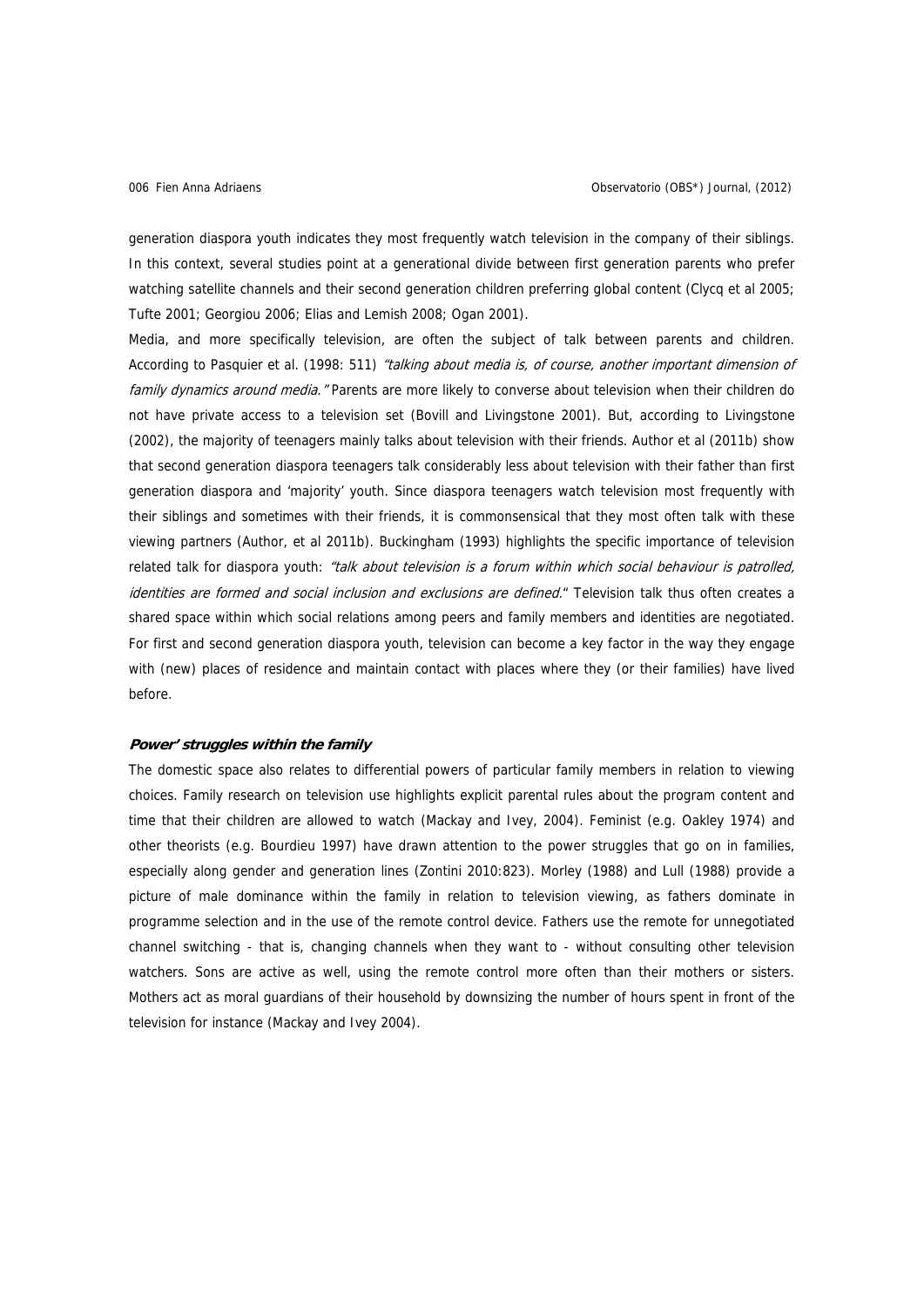So far, little attention has been paid to the centrality of power relations in television viewing behaviour within diaspora families from the perspective of youngsters themselves, except for research related to sexual content. Durham (2004) for instance, inquired into the sexual dynamics in relation to media of second generation diaspora girls from South Asian descent living in New York. She found that power relations set out the sexual dynamics of diaspora families. In line with the research of Gillespie (1995) and Maira (2002), she argues that because family honour depends on the chastity of daughters, sexual double standards are much more lenient on males than females. Furthermore, Durham asserts that the cultural constraints on female diaspora teenagers' lives - both the real restrictions imposed by their parents and brothers and the subtler cultural cues that tie female chastity to family honour – work to understand the issue of the authority over the remote control. Explicit sexual behaviour is perceived as threatening because of the possible negative effects of sexual images on adolescent behaviour. As a consequence, diaspora children will spontaneously switch channels when sexual content is shown and their parents are in the room (Clycq 2009; Werdmölder 2005). Family research among 25 Turkish and Moroccan families in Flanders indicates that parents mainly critique the explicit music videos available on music channels. In some families, parents then switch to teletext, while others code satellite channels in order to restrain access for their children (El Sghiar and d'Haenens 2011).

## **METHOD**

To provide more insights into the everyday life television use and social viewing contexts of diaspora youngsters, four focus group interviews with second generation diaspora respondents of Turkish or Moroccan descent aged between 14 and 19 (N=24) were conducted. Each single-sex focus group (two female, two male) consisted of six to eight respondents (Morgan and Krueger 1999). Participants were friends or classmates and had known each other for years, which results in a natural peer group. Homogeneous groups in terms of gender were chosen in order to create a safe environment for the respondents (Montell 1999). The small group size allowed for group dynamics, intimacy among the participants and a degree of depth and complexity in the discussions. The group interviews took place in schools (without the presence of a teacher) or in youth clubs. These environments gave space for open and confidential discussions, especially on themes that potentially are sensitive in relation to parents and family (Banaji 2005). Each group conversation followed a semi-structured topic list, took approximately one hour and a half and commenced with questions concerning programme preferences. Then, discussions on social viewing, TV talk and power struggles related to television use were initiated. All conversations were audiotaped and transcribed at verbatim. The transcribed texts were then critically analyzed by means of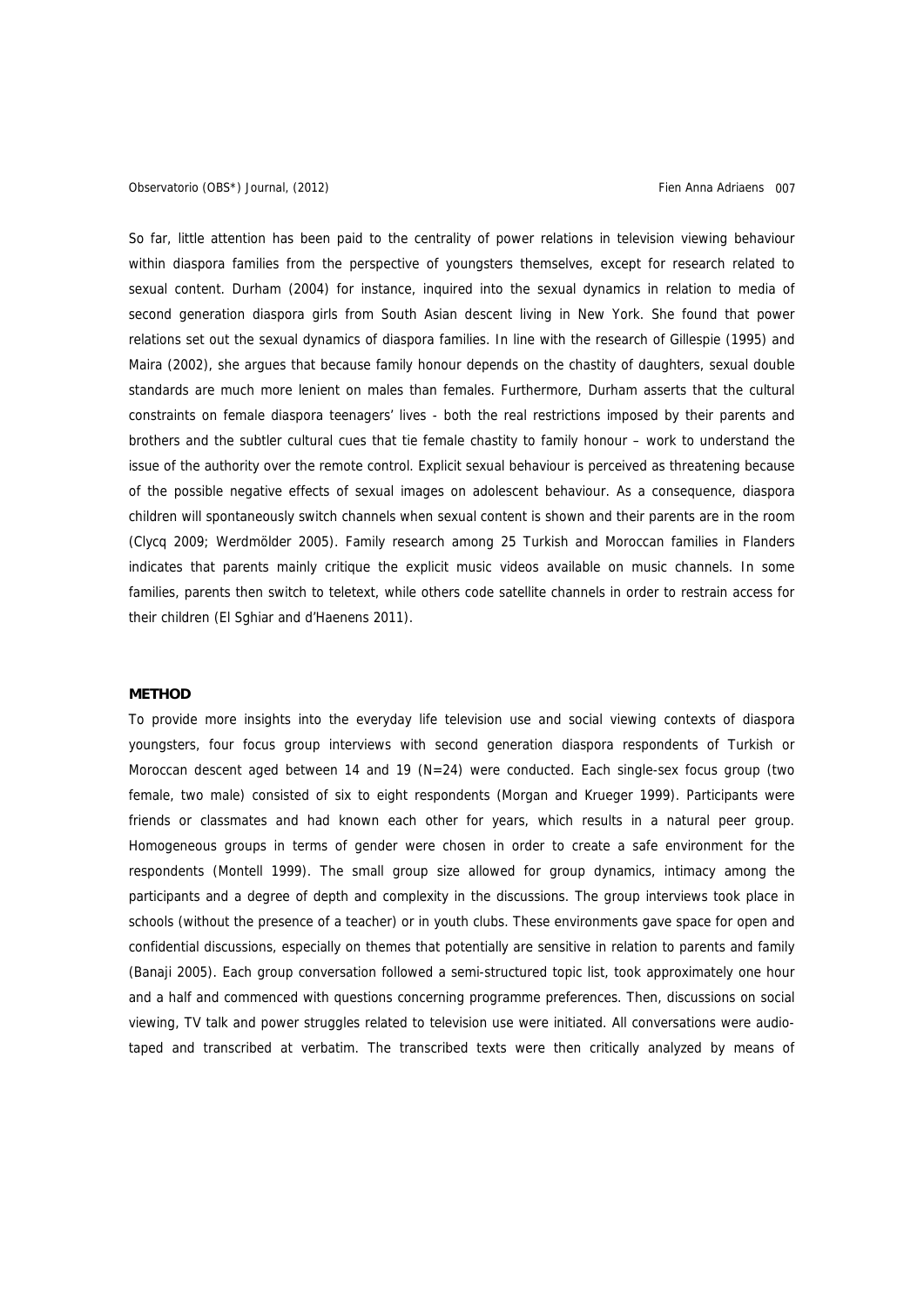<span id="page-7-0"></span>deductive, iterative thematic<sup>[12](#page-7-0)</sup> coding. Since previous research indicated gender as an important determinant in television use and in explaining differential power over remote controls within family contexts, we will zoom in on gender differences within this group of second generation diaspora.

## **UNDERSTANDING TELEVISION USE: QUALITATIVE AUDIENCE RESEARCH**

#### **TV access and programme preferences**

In line with quantitative research, the focus groups show a gendered private ownership of a television as only one female respondent has a private screen in her bedroom compared with 13 male respondents. Girls say they watch more often in the family context of the living room while boys have the privilege of watching in their own private space. "I cannot have a television in my bedroom, so we mostly watch television with the whole family in the living room, though if I could choose I would prefer to watch alone!" (female, age 15). "I prefer watching in my room because you are alone, there is no noise, you can concentrate, you can watch other programmes than in the living room, you can switch channels when you want" (male, age 16). Then again, this male private access does not imply solely individual watching behaviour as a lot of the boys say they like to share their private screen with a group of friends. In one focus group, an 18 years old male says: "Every Saturday, we gather with nine guys in someone's bedroom to watch television series such as the Vampire Diaries" (male, age 18). This double gender standard in terms of private television ownership reflects the divergence in socialization for male and female adolescents within traditional patriarchal family discourses. Of course, this difference in privatised television access also reflects more general tendencies within contemporary youth's television use (e.g. Author et al 2011a) and can also be explained by factors such as age, socio-economic status or educational level.

Our respondents articulate hybrid television preferences by stressing that their television use is threefold. Firstly, second generation diasporic television use is 'diasporic' when using television products from Turkey or Morocco (e.g Show TV, Kurtlar Vadisi). Secondly, it is also 'national'(Belgian)' (e.g. VT4, 2BE, Komen Eten) in the sense that watching Flemish television channels facilitates integration, peer relations and the negotiation of identities. But at the same time, their program preferences are 'global' (e.g. MTV, The Simpsons, Vampire Diaries) when they access international youth culture (cf. De Block and Buckingham 2007).This shifting reflects teenagers' 'hybrid' identity position between at least two cultures (cf. Gillespie 1995; Nikunen 2008). Our respondents of course do not speak in terms of 'diasporic', 'national' or 'global' content. They talk about 'satellite' versus 'Belgian' or 'Flemish' television channels. Moreover, to them, everyday television use is ordinary and arbitrary. Respondents point at the practical advantages of the

<sup>&</sup>lt;sup>12</sup> Based on the themes in the topic list: TV access, spatial viewing, social viewing, TV talk and power struggles.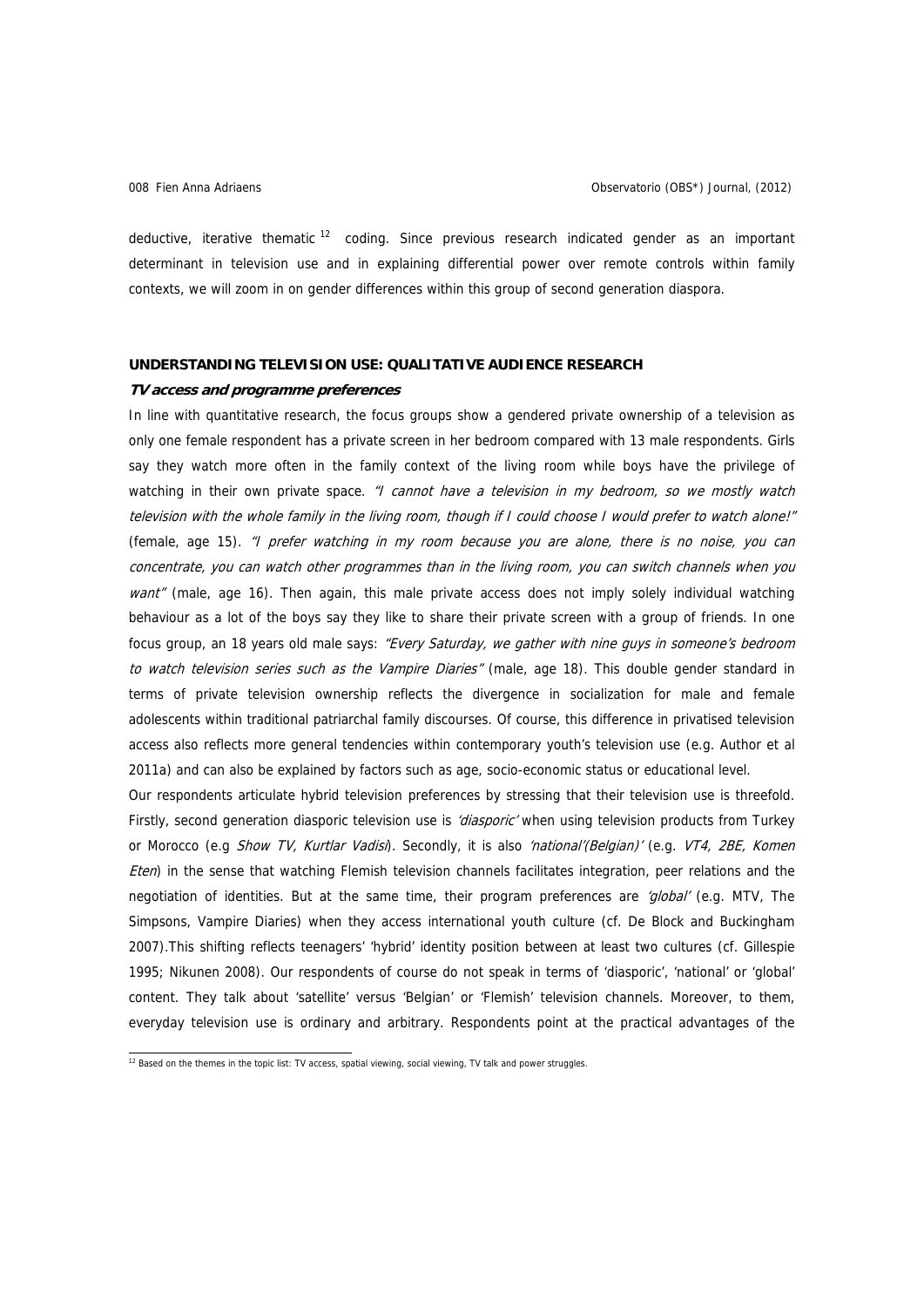availability of both satellite and Belgian channels as this results in a broader 'television menu'. A fifteen year old female respondent argues: "I prefer watching Belgian channels but I also watch Turkish channels. If I had to choose between Belgian or Turkish programmes, I couldn't because I need both. I want both because you have more choice". Nevertheless, respondents from Moroccan descent mention the fact that they have fewer options than their Turkish counterparts because no particularistic Moroccan channels are available whereas Turkish satellite channels are numerous. A 17-year old male with Turkish ancestors states "I mainly watch Turkish channels like Show TV and ATV, but when I want to see football or cartoons, I watch 2BE." On which a 16 year old male with Moroccan roots responds: "I only watch series on VT4, 2BE, VTM...We (referring to Moroccan) don't have as much choice as the Turks here!" Furthermore, from the focus group discussions it is clear that diasporic youngsters from Turkish descent say they are more affiliated with their backgrounds when compared to their friends from Moroccan descent (cf. Lesthaeghe 2000). Also, watching satellite channels seems important in terms of language acquisition, especially for our respondents with Turkish parents: "Through watching Turkish television, you learn your mother tongue the way it is spoken in Turkey, because here they speak old fashioned Turkish. Now the Turks in Turkey speak contemporary Turkish, so when we go to Turkey, they immediately think we live in France! " (female, age 15). Some respondents (mainly female) refer to social reasons for watching satellite television as these channels are mostly watched in the family context of the living room together with parents and/or siblings. When talking about 'Belgian' television, respondents spontaneously start up a discussion on the representation of 'ethnic minorities' on television. Many youngsters feel strongly about misrepresentation as

they condemn the negative stereotyping, the generalisations and lack of 'diasporic experts' and 'familiar faces and situations': "they present a wrong image of us. I mean, a lot of Turks here are also doctors or lawyers! And Belgians can be thieves as well!" (female, age 14). Particularly factual genres are subject of critique because they are perceived as having tangible consequences in everyday life. One girl for example mentions that two 'Belgian' girls from her class were prohibited by their parents to come to her birthday party because she lives in a 'Turkish' neighbourhood that had been linked to criminal facts in the news. A remarkable constant in the discourse concerning representation is the use of the construction 'we' versus 'the Belgians'. Respondents feel excluded and as such place themselves outside 'Belgian culture'. In contrast to 'Belgian' television, broadcasters from Germany and The Netherlands are perceived as good examples of showing great cultural diversity as they take part in positive representation of minorities: "Dutch and German television programmes are much more 'social' towards migrants, but here in Belgium, they always want to show Belgian people!" (male, age 18). Respondents have thought about alternatives in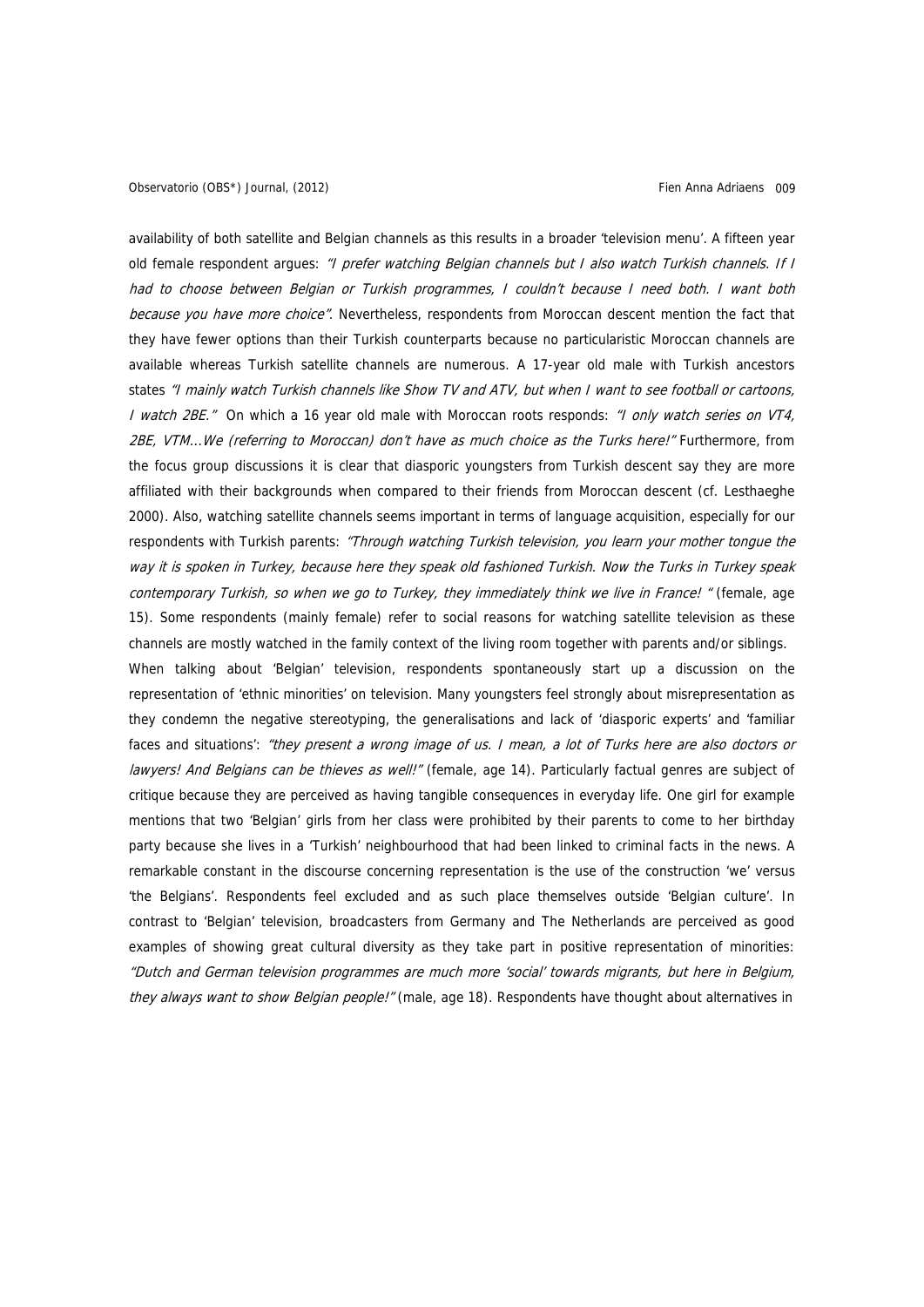order to make representations more positive. They suggest to show more 'real life situations of diasporic families', to stop using double standards or references to the 'ethnic background' and to invite more diaspora experts in factual genres.

#### **Social viewing and TV talk**

As was to be expected from the gendered private ownership of a television screen, gender differences in social viewing are noticeable. Watching television is a family activity, at least it is for girls. Female respondents are social viewers as they mainly watch in the family context of the living room, mostly in the company of their sister(s) and mother. Generally, satellite channels are watched in this family context because first generation parents tend to prefer these channels, although Belgian channels are watched together as well: "I mostly watch television with my whole family...sometimes Turkish channels, other times Belgian channels, it depends on which programmes are on. But the Belgian news is mandatory!" (female, age 15). "My parents always watch Turkish channels and programmes, so I do too" (female, age 19). Because social viewing very often leads to television related talk, girls say they frequently communicate about TV programmes and series at home. Parents are more likely to engage in conversations about television programs when their children have no private access (cf. Pasquier). Females are more communicative about television in the family context than males and state that TV talk is more common at home than among friends. A 14 year old female respondent argues: "I talk more about television at home than at school because I watch the same programs as my sister and mother" (female, age 14) "At school, we only talk about television when there is nothing else to talk about. When you don't know what to say, then you start talking about TV" (female, age 15). Nonetheless, girls find it annoying or difficult when they cannot participate in television related conversations among peers at school. That is why some female respondents would start watching series or shows on the condition that the series is appealing. Watching certain programmes is thus necessary in order to be able to participate in conversations among peers and to negotiate social identities:

"It is really annoying when the girls in my class talk about series that I don't watch because I am watching some other series at the same moment" (female, age 14)

"Yeah, like Gossip Girl, they always talk about it at school and then on Facebook, they have these pictures of the characters in which they tag you and you don't even know the people in those pictures ... really annoying! That is why I will start watching the series, but only if I like it myself" (female, age 15).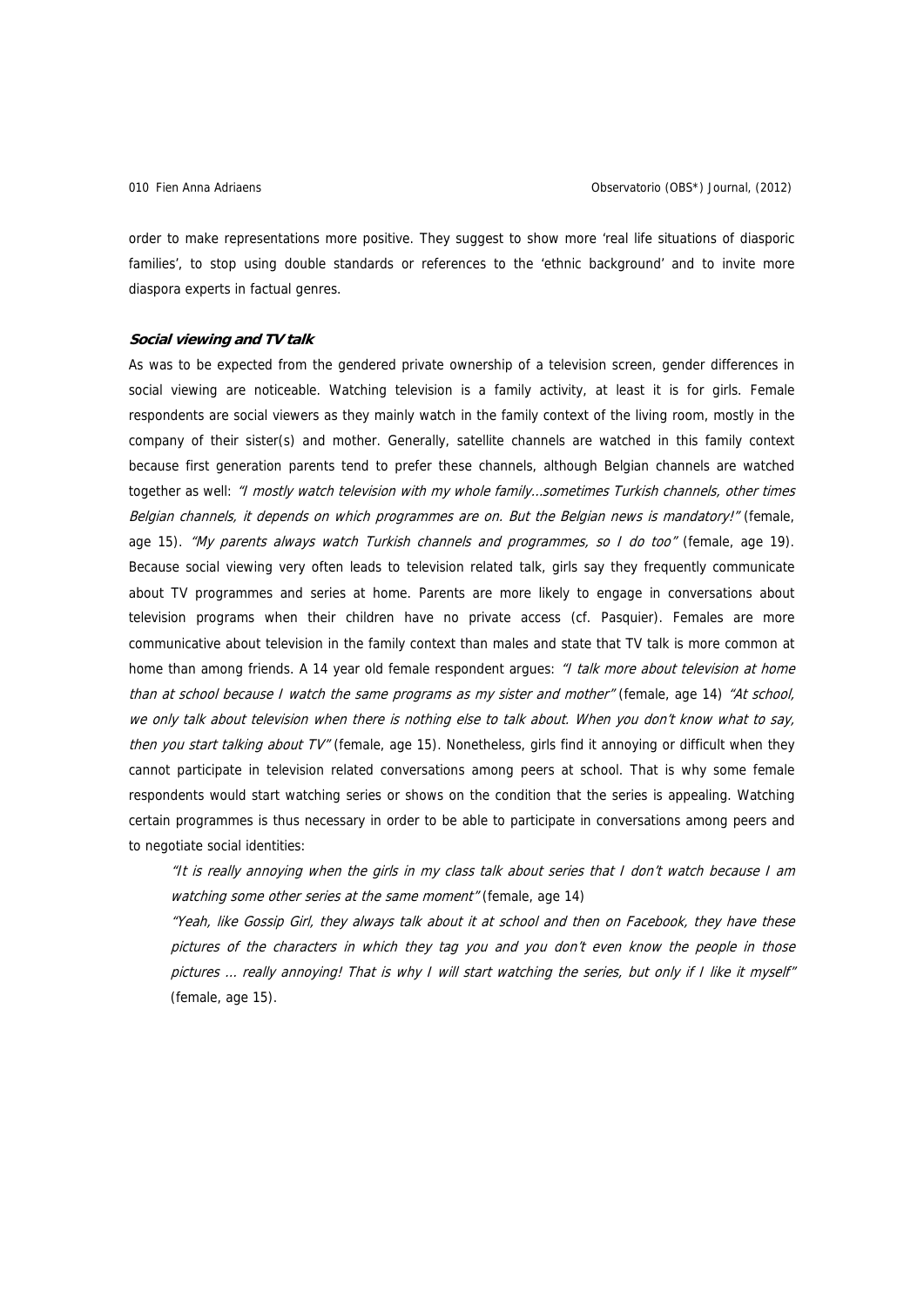Most common television-related topics among female diaspora girls are rumours about actors, characters in television series or funny or sensational things that happened: "When I watch together with my sisters, we gossip about the actors!" (female, age 14).

Boys tend to display an opposite communication pattern as they claim only talking about television with friends, and not with their parents. In this context, a lot of male respondents indicate the generational divide between themselves and their 'old fashioned' first generation parents:

"We don't talk about television with our parents, only with friends… You have to understand, we are all from the same age, our parents are a bit old fashioned, they don't understand us, we are from a modern time, you know?" (male, age 18).

Some male respondents explicitly refer to their parents' channel and program choice as the main reason for their reluctance to converse about television: "I don't talk with my parents about television because they don't watch Belgian channels that much..." (male, 16 years). Alternatively, boys utter they do like to talk with friends about television series, especially when storylines are related to their own life experiences: "When we see relationships on television and a girl cheats on her boyfriend, or some sensational stuff happens like parents going crazy, then we talk about it and think how we would react" (male, age 19). Next to recognizable storylines, other frequent 'male' topics are sports, the news, poker games and beautiful actresses in television series. "We sometimes talk about hot actresses (winks an eye), not negatively, but like 'ooh, that is a pretty girl, or that is a funny one" (male, age 17). Most male respondents state they do not find it annoying when they are not able to participate in television-related conversations. Nevertheless, some of them admit to have started watching a television series because they heard friends talk about it.

#### **Power struggles in diaspora families**

Media use also reflects power struggles between parents and children and exposes differential powers of particular family members, also within diaspora families. The interviewees often spoke of their parents' authority over television viewing. In most families, fathers are described as holding the remote control for unnegotiated channel switching. Many respondents argue that this paternal authority is inherent to Moroccan and Turkish patriarchal culture and to traditional gender role divisions within their families. Their answers related to this topic are thus inscribed within traditional patriarchal family discourses.

"My father always decides what we are watching, he prefers Turkish channels" (female, age 15). "My father has control over the remote, of course, who else?" (male, age 17) "My father decides, obviously" (male, age 18) "Why is that so 'obvious'?" (moderator) "We are Turkish, that is normal in our culture" (male, age 16), "It's the same for us as well (refers to Moroccan)" (male, age 16) "Not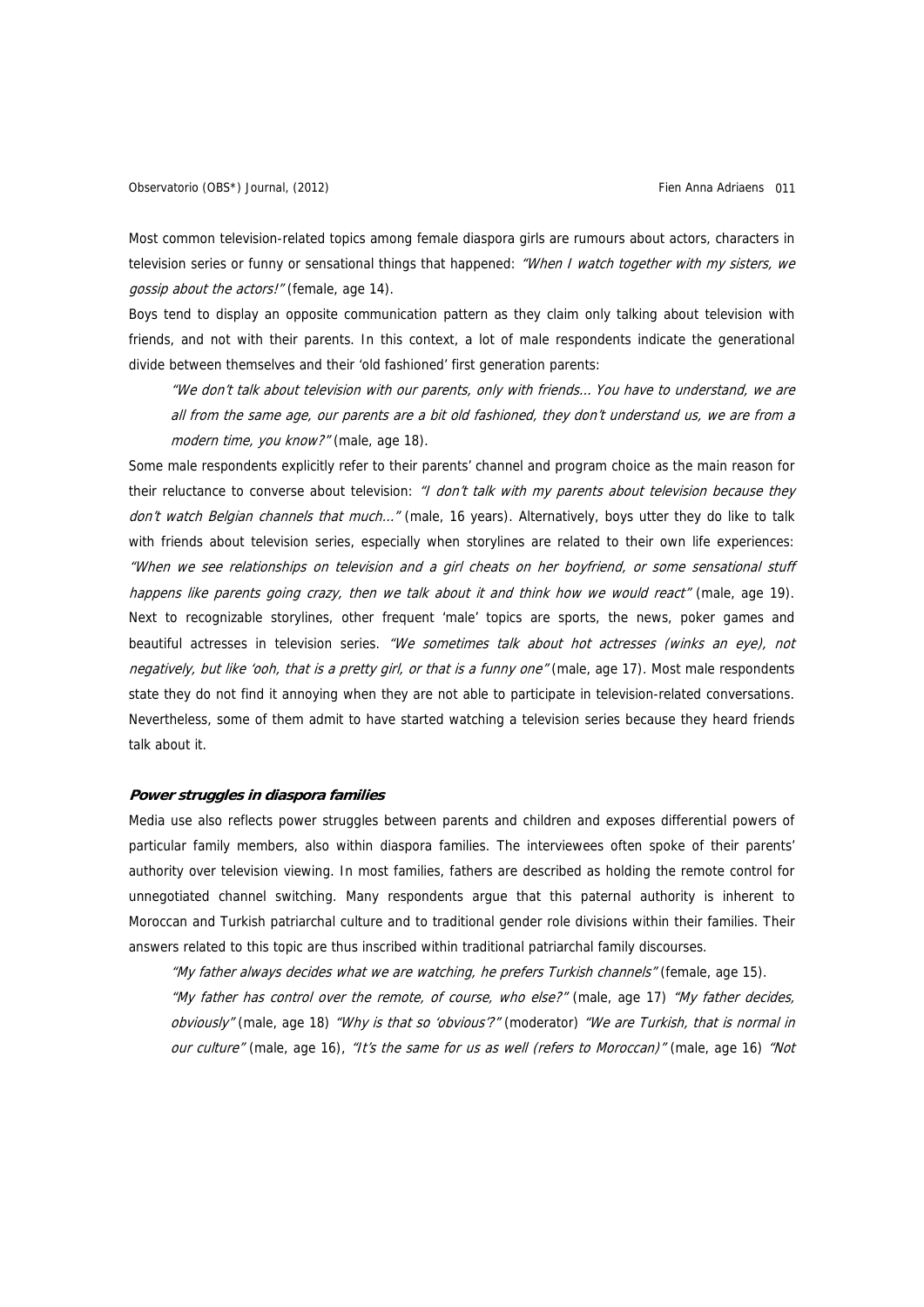at my place... my father always watches upstairs, so that we have the television to ourselves downstairs" (male, age 16).

Overall, watching sexually explicit content is not allowed for male and female respondents, which does not imply that they do not secretly watch it when they get the chance. Interestingly, there is no uniform understanding among the adolescents of what constitutes 'sexual explicit content on TV'. When asked about their definitions of what is meant by a 'sexually explicit image', answers vary between 'the act of having sex, ' sexual intercourse with penetration', 'seeing naked intimate body parts (e.g. breasts)', 'people making out passionately', 'going further than just kissing', 'insinuation of people having sex (e.g. movements)', etc. However, respondents agree that passionate kissing is not considered explicit because you see it on the street as well. Whether 'sexual' content is 'allowed' also depends on the length of the fragment at stake. In a male focus group, respondents concur that some music videos on music channels (e.g.  $MTV$ , TMF) can be categorized as explicit. For this 16 year old male respondent "Video clips on MTV where women are dancing half naked, moving their bodies in awkward positions... " are considered sexual explicit. In the female focus groups girls spontaneously assert that 'Belgian' channels broadcast more sexually explicit material than Turkish satellite channels. "I think that Belgian channels show too much sex. I often think: 'are they doing it AGAIN?' and I switch to another programme. Sometimes I find it really annoying!" (female, age 14).

In general, for both genders, watching sexual content is taboo when parents are present in the living room. Respondents argue that, when sex is shown, they automatically switch channels because they find it shameful and reprehensible towards their parents. That is, if the parents haven't already zapped channels themselves, switched to teletext pages or asked their children to close their eyes or to go to their bedrooms. When inquired about why sexual content is prohibited, some respondents answer that it goes against the essence of their cultural values and it is dishonourable and impolite. Others mention they cannot watch it because of their religion. Additionally, respondents emphasize parental fears that sexual images will provoke sexual transgression and misbehaviour, especially for girls. Television is recognized by diaspora teenagers and their parents as a convincing provider of sexual scripts. Because most boys enjoy the privilege of having their own television screen (cf. supra), parents' authority and control is less rigid than over girls without private screens. Moreover, the gender specific education of diaspora parents gives adolescent boys more freedom and responsibility than girls. Ruling out television series with sexual images is only one strategy traditional parents employ to conserve and protect their daughters' virginity and subsequently quard their family honour. All female respondents emphasize the importance of their virginity but attach a lot of meaning to the virginity of their future partner as well. However they acknowledge that male virginity can never be proven as opposed to their own. Some girls refer to their religious beliefs when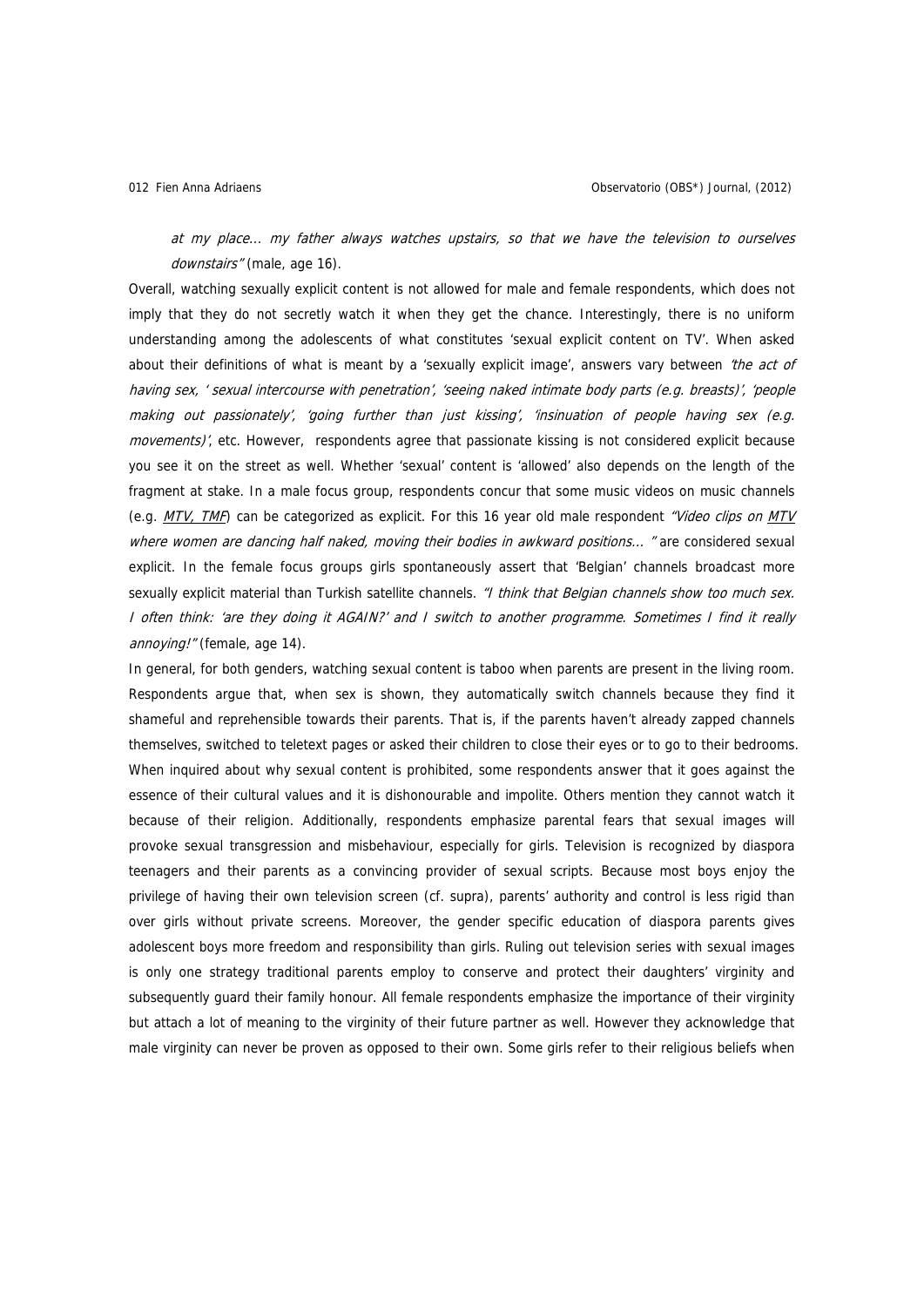explaining and justifying their concern about virginity and their related refusal to have premarital sex. Religious discourses are thus used to legitimize a sexual double standard that is embedded within the hegemonic traditional patriarchal discourse of diaspora families.

"I would personally never have sex before marriage. For us, our virginity is really important, but not for you, for you guys, it doesn't really matter..." (female, age 15) "When you lose your virginity before marriage, men will not want you anymore. We keep our virginity, mainly because of our religion. Actually, boys have to be virgins as well, but the problem is that they cannot prove it" (female, age 14). "But I find it really important that my future husband is still a virgin!" (female, age 15).

Next to the parents' authority over programme choice, an authority of brothers over their sisters' television behaviour was discovered as well. Most male respondents say they feel responsible for the watching behaviour of their sisters, and female participants utter they tolerate the authority of their brothers over the remote control when their parents are absent. Various male respondents point at the negative influence television programmes can have on their sisters' (sexual) behaviour. Some male respondents make an exception for older sisters whereas others say their responsibility does not change according to their sisters' age.

"When my parents aren't home and there is sex on television…with my brother, I would continue watching ... "(male, age 16) "Except with sisters! For my sisters, I would switch to a different channel because it would be too embarrassing!" (male, 18 years) "If I would walk into the room and my sisters were watching sexual content, then I would say: "Switch channels, now!" "Even if they are older?" (moderator) "Yes, switch channel!" (male, age 17).

Despite the established consensus concerning boys' responsibility for their sisters' programme choice, some male respondents disagree and stress that their sisters can make their own choices:

"I don't agree, your sister should think about this herself, it is not our job to say what they have to do, they have to know it themselves!...Or you can watch together with her, then she should realize that she shouldn't watch those things. I would never oblige my sister to switch channels! It's just television!" (male, age 16) "Yeah, but whether it is a television series or not, it's the content, it can have a huge influence on them!" (male, age 18) "That's true, it can change their behaviour, they can start thinking differently about sex and might want to try it themselves!" (male, age 16).

From these examples it becomes clear that female sexuality, female sexual behaviour and the virginity of daughters are embedded within traditional patriarchal discourses which highly value family honour. That is why apparently the rules regarding sexuality and remote control authority differ for boys and girls.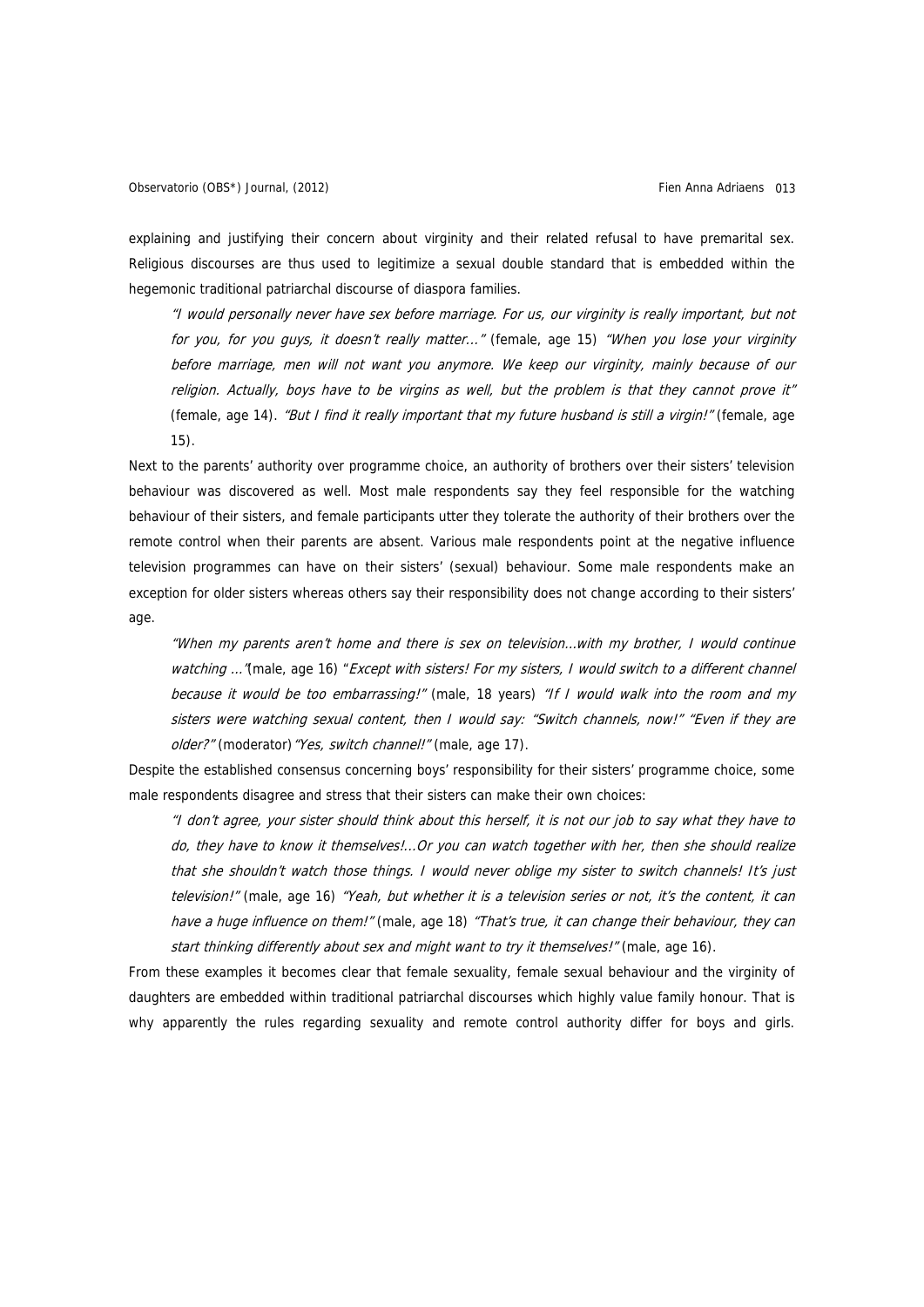Adolescent diaspora boys are socialized into taking up responsibilities towards their sisters and younger brothers, also in terms of watching television.

#### **CONCLUSION**

Although the arguments raised here cannot be generalized given that each diasporic experience has its own uniqueness, this article shed light on the everyday life television use of second generation adolescents from Moroccan and Turkish backgrounds living in Flanders, with a particular emphasis on gender differences. More specifically, by studying the particular social contexts of diaspora youth, this paper extends the line of research that focuses upon family dynamics in relation to television viewing (e.g. Morley 1988; Mackay and Ivey 2004). In addition, this audience study enabled young people to find a voice and to talk about their experiences with television in their own terms. This is particularly important for groups, such as diaspora adolescents, who are often rendered invisible in the public sphere.

The focus group results show that second generation diaspora television use is clearly hybrid as it is 'diasporic', 'national' and 'global' at the same time. These multiple televised articulations help to construct multiple identities or 'new ethnicities' which enable youngsters to enjoy the best of different worlds (cf. Gillespie 1995; Hall 1992). Nonetheless, respondents from Turkish ancestors differ from Moroccan respondents as the former engage more in hybrid viewing than the latter, probably because of a higher availability of 'homeland' channels and affiliation with the home country. Furthermore, diaspora youngsters' television use appears to be primarily mundane, arbitrary and entertainment-oriented. It entails practical advantages because of the bigger spectrum of channels available. Some respondents point at the benefit of watching diasporic channels for learning the Turkish language or for maintaining family relations. In general, diaspora youth makes no distinction between content delivered by satellite or by cable broadcasters. Their 'pick and mix approach' needs to be situated within the context of global youth culture (cf. De Block and Buckingham 2007).

In line with Morley (1988) and Mackay and Ivey (2004), gender appeared to be a key determinant in studying family contexts of television viewing. While female social television use is mainly located in the private sphere of the home, males' social television use is more public, reflecting male autonomy and traditional gender role divisions that are inscribed into traditional patriarchal discourses. For girls, TV mainly articulates and shapes family relations whereas for boys, TV principally helps articulating and shaping friendships. Nevertheless, for both genders, watching certain programmes is necessary in order to fit in peer-initiated conversations and to construct social identities. Hence, talk about television is a means of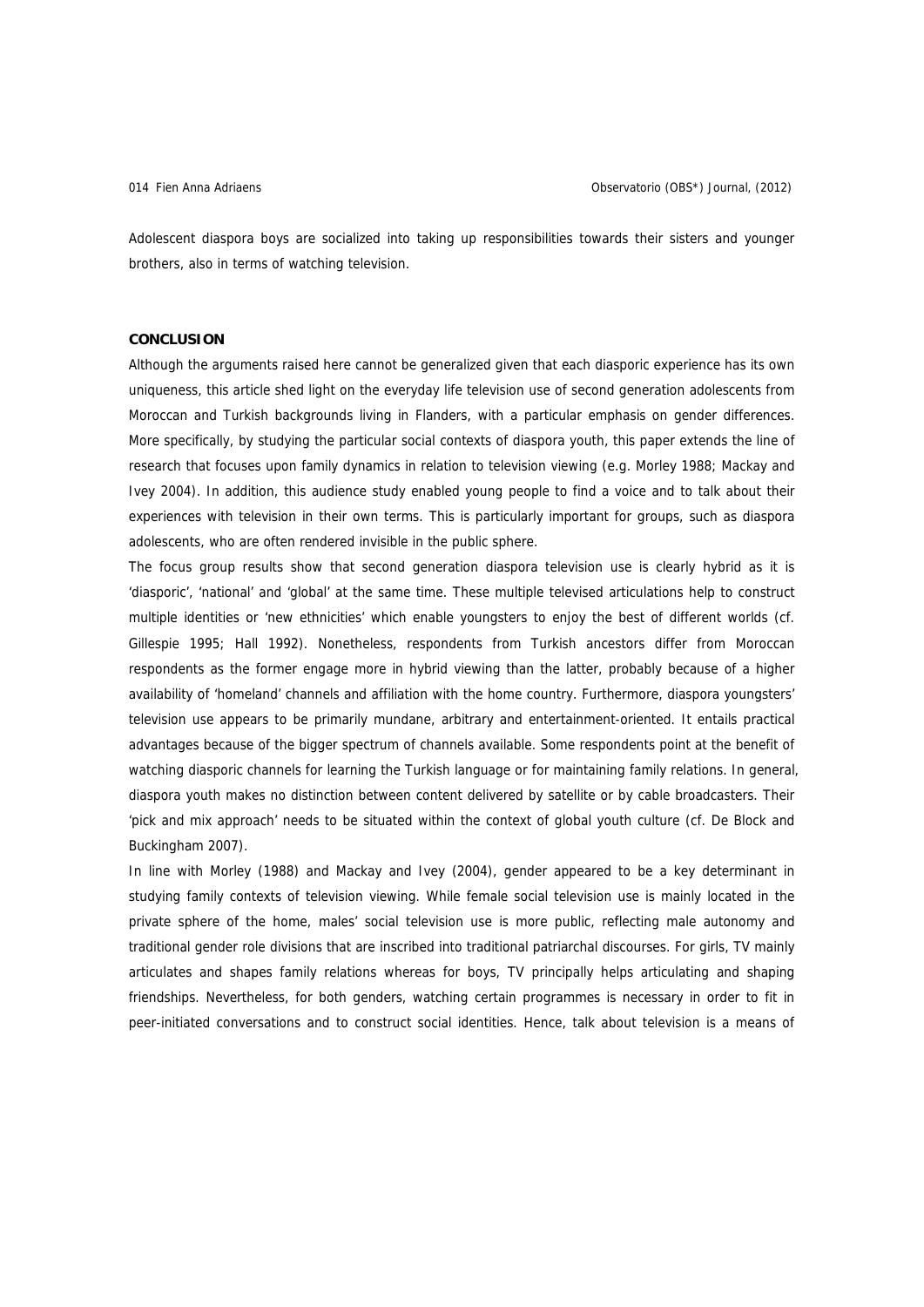defining social inclusions and exclusions (cf. Buckingham 1993), which is also reflected in the discussions on (mis)representations of diaspora on television.

Television use involves power struggles between family members. Respondents referred to the paternal authority over the remote control as inherent to Moroccan and Turkish cultural heritage. Although no consensus was found regarding the definition of sexually explicit content, it is an unwritten rule that sex on television cannot be watched as a way of showing respect towards parents (cf. Durham 2004). In this context, some respondents bear on cultural values while others refer to religious values as possible reasons. Besides, parents recognize television as part of the social discourse on sexuality and point at the dangers for sexual transgression and misbehaviour, especially for girls since their virginity is crucial to maintain family honour. Next to paternal authority, adolescent boys are socialized into taking up responsibilities towards their sisters and younger brothers in terms of watching television. The issues of the authority over the remote control and the cultural constraints on female diaspora adolescents in terms of sexual content need to be situated within the context of traditional patriarchal discourses. Further research among diaspora parents for instance could provide complementary insights into these power struggles and family dynamics surrounding television.

To conclude, for second generation diaspora adolescents, television plays an important role in the everyday contacts between peers and family members. Family relations and friendships are mediated through the discussions that surround diasporic, national and global television. Television use of diaspora adolescents articulates and shapes hybrid identities, friendships and family relations while it is also being defined by them.

## **WORKS CITED**

Author, et al. 2011a. The spatial and social context of television viewing adolescents. Poetics: Journal of empirical research on Culture, the Media and the Arts,39(3): 205-228.

Author, et al. 2011b. Screenagers: a research into the media use of voungsters. CIMS- Research report. Ghent: Academia Press.

Aksoy, Asu. & Robins, Kevin. 2000. Thinking across spaces. Transnational television from Turkey. *European* Journal of Cultural Studies, 3(3): 343-365.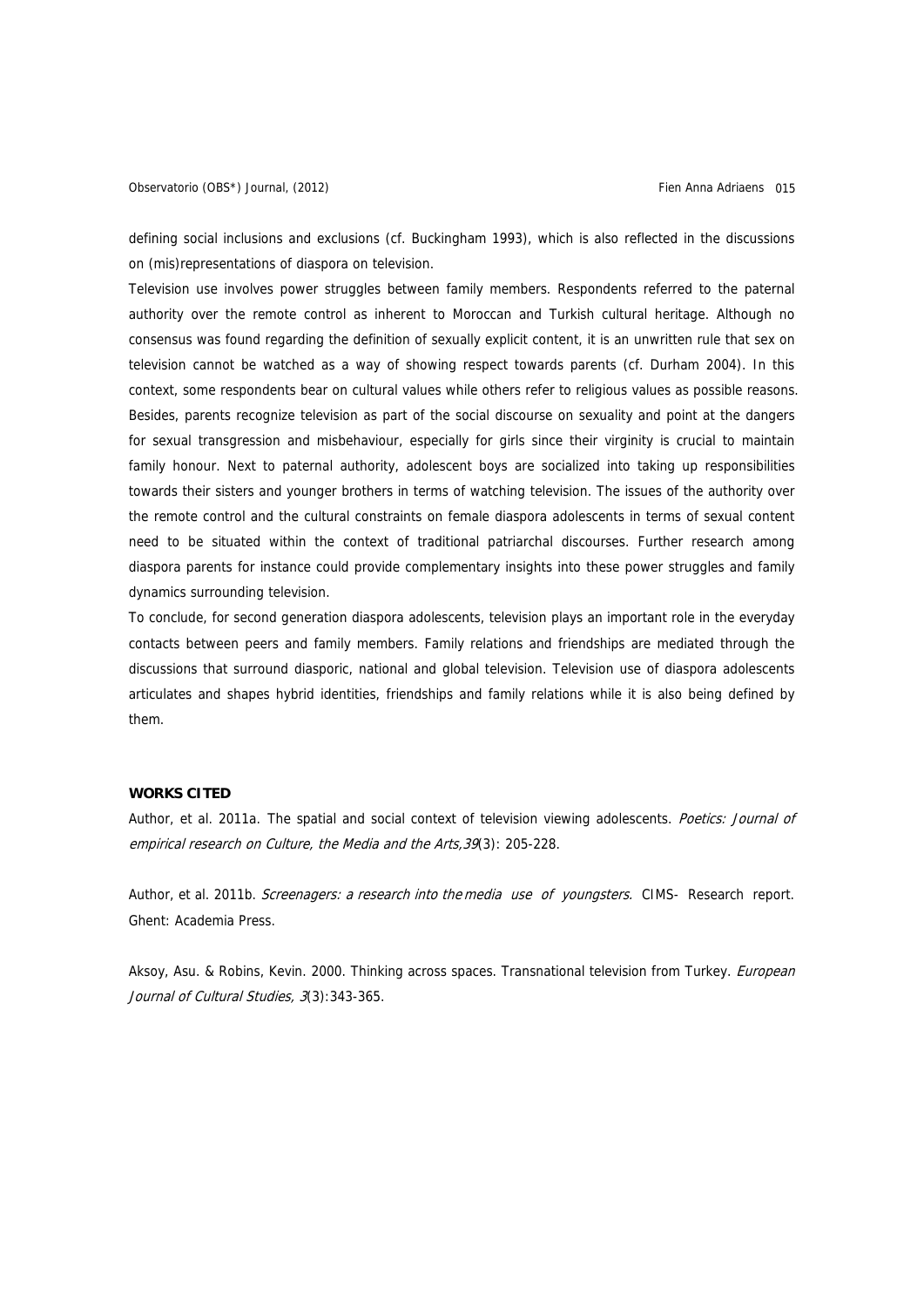Austin, Joe. & Willard, Michael. 1998. Generations of youth: youth cultures and history in twentieth-century America. New York: Oxford University Press.

Banaji, Shakuntala. 2005. Young British-Asian viewers discuss sexual relations on and off the Hindi film screen. Journal of South Asian Popular Culture, 3(2): 177-192.

Barker, Chris. 1997. Television and the reflexive project of the self: soaps, teenage talk and hybrid identities. The British journal of sociology, 48(4):611-628.

Barth, F. 1969. *Ethnic groups and boundaries*. Londen: George Allen & Unwin.

Bonfadelli, Heinz., Bucher, Priska. & Piga, Andrea. 2007. Use of old and new media by ethnic minority youth in Europe with a special emphasis on Switzerland. Communications, 32: 141-170.

Bourdieu, Pierre. 1997. The Forms of Capital, in: A. Halsey, H. Lauder, P. Brown & A. Stuart Wells (Eds.) Education: Culture, Economy and Society, Oxford: Oxford University Press.

Bovill, Moira. & Livingstone, Sonia.2001. Bedroom culture and the privatization of media use, pp. 179-200. In: Livingstone, S. & Bovill, M., (Eds.) Children and their changing media environment. A European comparative study. Lawrence Erlbaum Associates, Inc., New Jersey.

Buckingham, David. 1993. Children Talking Television: The making of Television Literacy. London: Falmer Press.

Buckingham, David. & De Block, Liesbeth. 2007. Global Children, Global Media. London: Routledge.

Buitelaar, Marjo. 2006. Islam and everyday life. Amsterdam: Uitgeverij Atlas.

Clycq, Noël., Timmerman, Christiane. & Michielsen, Magda. 2005. Allochtone nieuwszoekers: gebruik en evaluatie van televisienieuwsprogramma's en -zenders door jongvolwassen allochtonen. Tijdschrift voor communicatiewetenschap, 33(2): 141-161.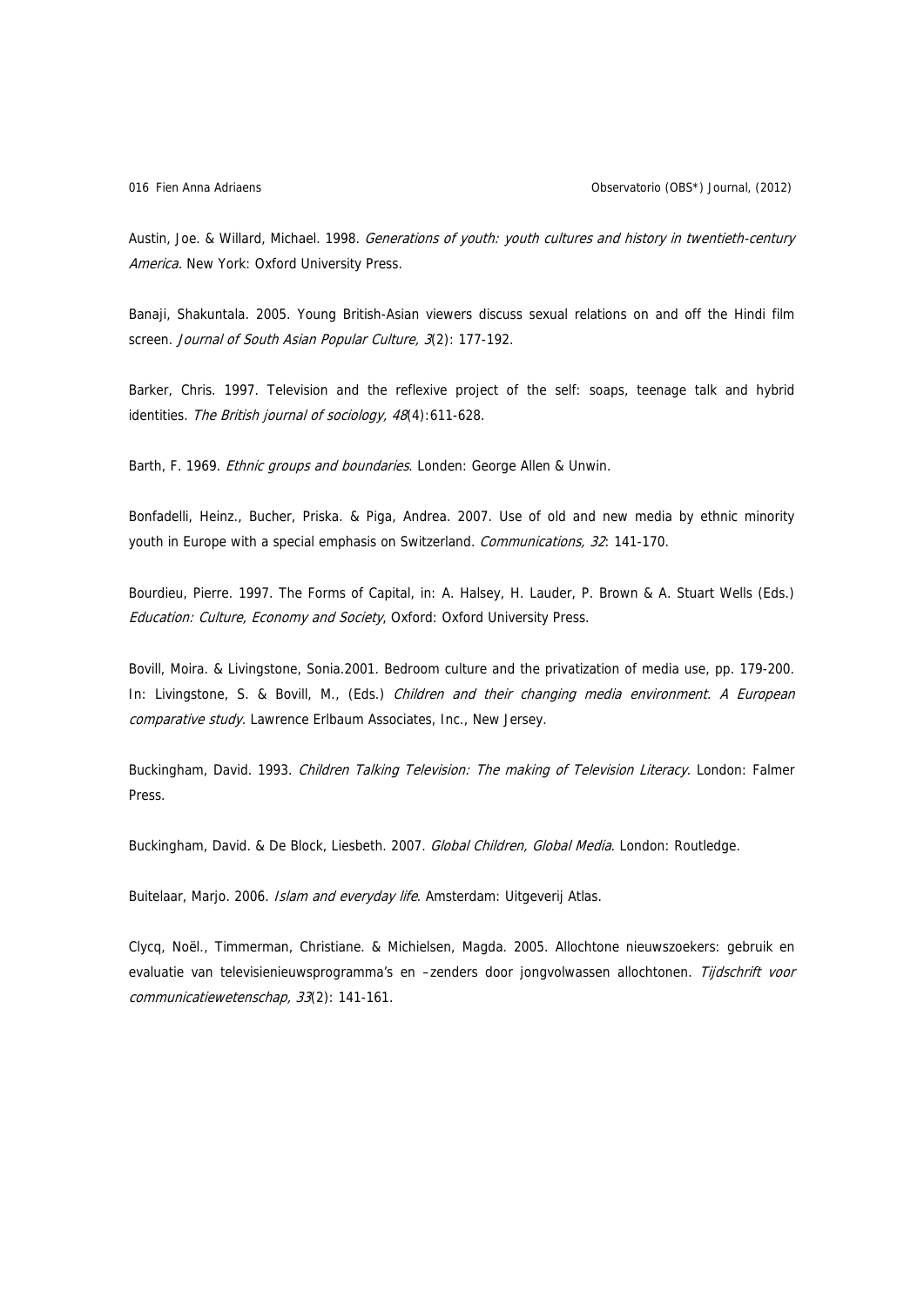Clycq, Noël. 2009. Van keukentafel tot 'God'. Belgische, Marokkaanse en Italiaanse ouders over identiteit en opvoeding. Antwerpen: Garant.

Devroe, Ilse., Driesen, Dieter. & Saeys, Frieda. 2005. Beschikbaarheid en Gebruik van Traditionele en Nieuwe Media bij Allochtone Jongeren in Vlaanderen. Antwerpen: Steunpunt Gelijke kansenbeleid.

d'Haenens, Leen., Van Summeren, Cindy., Klokhuis, Madelon. & Beentjens, Johannes, W.J. 2002. Ownership and use of 'old' and 'new' media among ethnic minority youth in the Netherlands. The role of ethno-cultural position. Communications, 27: 365-393.

Driscoll, Catherine. 2002. Girls: feminine adolescence in popular culture and cultural theory. Colombia University press: New York.

Durham, Meenakshi Gigi. 2004. Constructing "New ethnicities": Media, Sexuality, and Diaspora Identity in the Lives of South Asian immigrant girls. Critical studies in Media Communication, 21(2):140-161.

Elias, Nelly & Lemish, Dafna. 2008. Media Uses in Immigrant Families. Torn Between 'Inward' and 'Outward' Paths of Integration. International Communication Gazette, 70(1):23-42.

El Sghiar, Hatim. & d'Haenens, Leen. 2011. Publieke televisie en identificatie. Familieonderzoek naar Vlaamse burger met Marokkaanse en Turkse achtergrond. Tijdschrift voor communicatiewetenschap 39(2): 38-56.

Georgiou, Myria. 2006. Diaspora, Identity and the Media. Diasporic transnationalism and mediated practices. Creskill: Hampton press.

Gillespie, Marie. 1995. Television, Ethnicity and Cultural Change. London: Routledge. Hall, Stuart. (1992). 'New Ethnicities'. In A.Rattansi & J.Donald (Eds.) Race, Culture and difference. Thousand Oaks: Sage.

Lesthaeghe, Ron. 2000. Communities and Generations: Turkish and Moroccan Populations in Belgium. Brussels: VUB University Press.

Livingstone, Sonia. 2002. Young people and new media. London: Sage.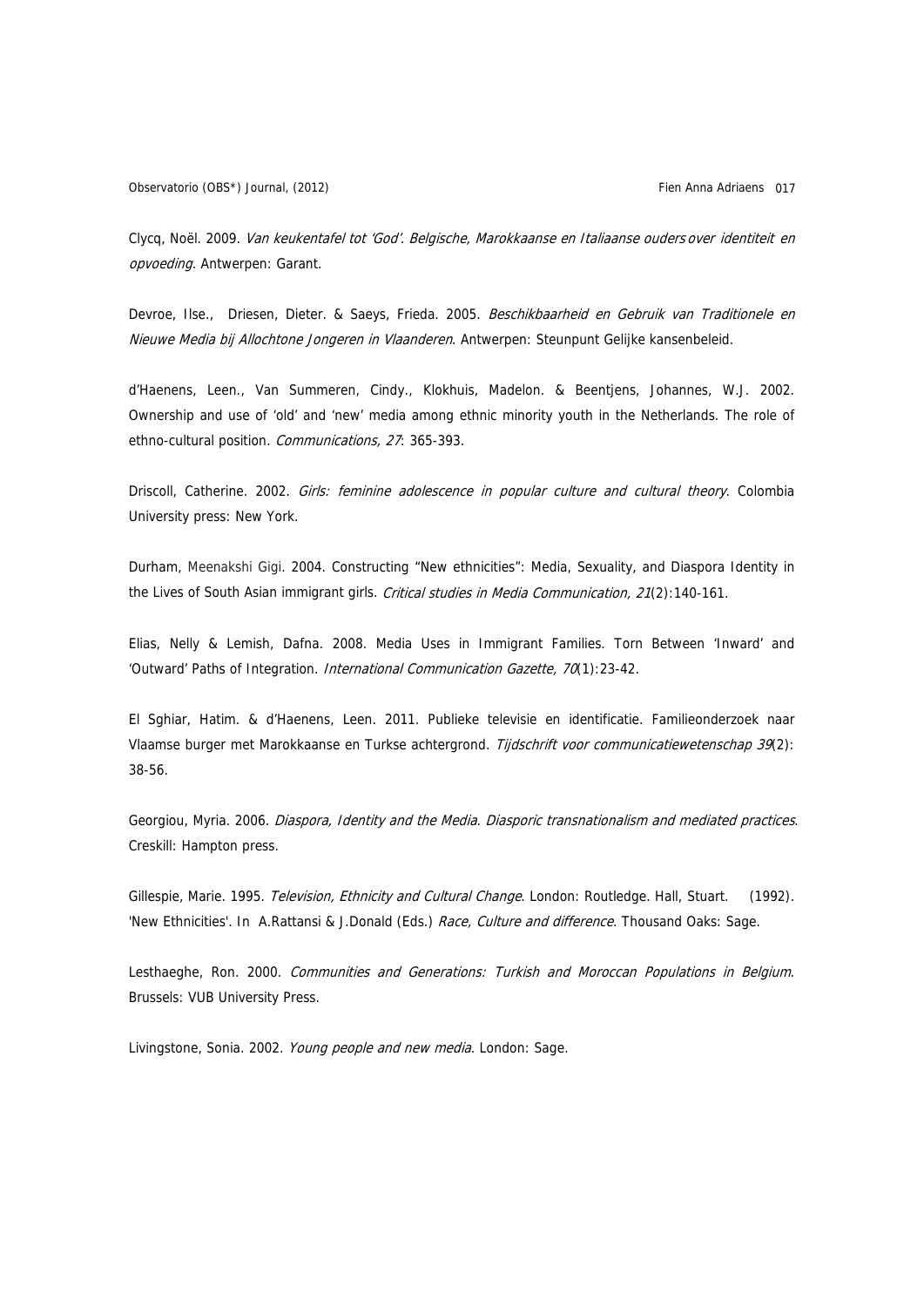Livingstone, Sonia. 2007. From family television to bedroom culture: young people's media at home, pp. 302-21. In: Devereux, E., (Ed.), Media studies. Key issues & debates. London: Sage.

Lull, James. 1990. Inside Family viewing: ethnographic research on television audiences. London: Routledge.

Mackay, Hugh. & Ivey, Darren. 2004. Modern media in the home: an ethnographic study. Rome: John Libbey Publishing.

Maira, Sunaina. 2002. Desis in the house: Indian American youth culture in New York city. Postcolonial studies, 1: 357-370.

Mandaville, Peter. 2001. Reimagining Islam in Diaspora. International Communication Gazette, 63(2-3): 169-186.

Milikowski, Marisca. 2000.Exploring a Model of De-Ethnicisation: The Case of the Turkish Television in the Netherlands. European Journal of Communication, 15(4) 443-468.

Montell, Frances. 1999. Focus group interviews: A new feminist method. NWSA Journal, 11(1): 44-71.Morgan, David.L. & Kruegger, Richard.A. (1999). The focus group kit. Volumes 1-6. London: Sage.

Morley, David. 1988. Domestic relations: the framework of family viewing in Great Britain, pp.22-48. In J. Lull (Ed.) World families watch television. Newbury Park. CA: Sage.

Nikunen, Kaarina. 2008. Emerging transnational sensibility among migrant teenagers. In I.Rydin & U.Sjöberg (Eds.) Mediated crossroads. Identity, youth culture and ethnicity. Göteborg: Nordicom.

Oakley, Ann. 1974. The Sociology of Housework. Oxford: Basil Blackwell.

Ogan, Christine. 2001. Communication and Identity in the Diaspora. Turkish Migrants in Amsterdam and Their Use of Media. Lanham: Lexington Books.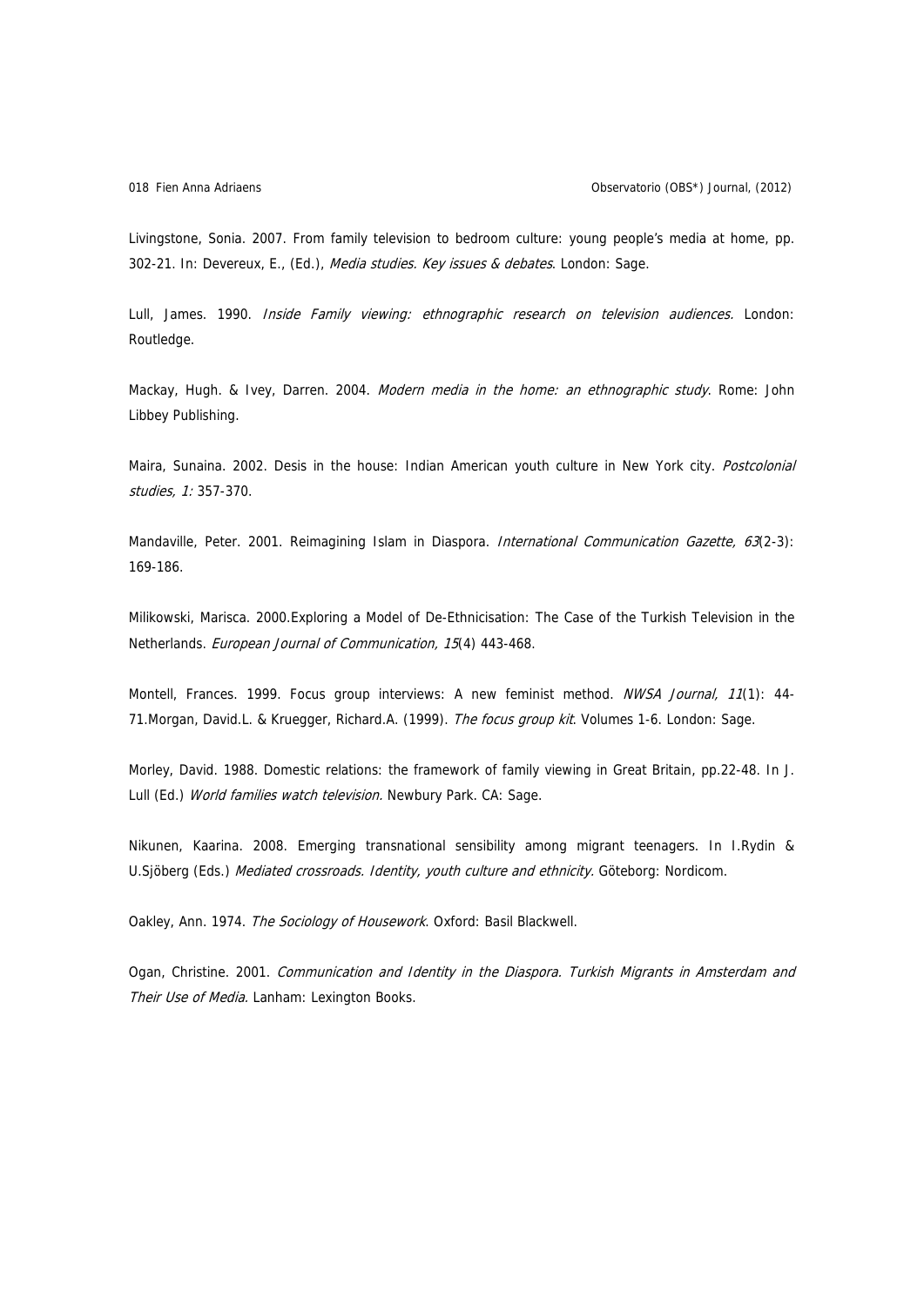Pasquier, Dominique., Buzzi, Carlo., d'Haenens, Leen., et al.1998. Family lifestyles and media use patterns. European Journal of Communication 13, 503-19.

Pasquier, Dominique. 2001. Media at home: domestic interactions and regulation, pp.161-78. In: Livingstone, S., Bovill, M., (Eds.), Children and their changing media environment. A European comparative study. Lawrence Erlbaum Associates, Inc., New Jersey.

Pels, Trees & de Haan, Mariette. 2003. Continuity and change in Moroccan socialization. A Review of the literature on socialization among Moroccan families in the Netherlands. Utrecht: Verwey-Jonker Insitituut.

Saeys, Frieda & Devroe, Ilse. 2010. Mediaconsumptie van Turkse en Marokkaanse jongeren in Vlaanderen. Tijdschrift voor communicatiewetenschap, 38(4): 298-319.

Siapera, Eugina. 2010. Cultural diversity and global media. The mediation of difference. Oxford: Wiley-Blackwell.

Silverstone, Roger. 1996. 'From Audiences to consumers: the household and the consumption of communication and information technologies' In James Hay et al (Eds.) The audience and its landscape. Boulder, CO: Westview Press.

Sinardet, Dave. & Mortelmans, Dimitri. 2006. Between Al Jazeera and CNN: Indicators of Media Use by Belgian Ethnic Minority Youth. Communications: The European Journal of Communication Research, 31(4):425-446.

Timmerman, Christiane. 2003. When tradition becomes fashionable: the case of young Turkish women in Belgium. In: Cook, T. (ed.), Crossing boundaries: African American inner city and European migrant youth. Hamburg: LIT, p. 144-162.

Timmerman, Christiane. & Vanderwaeren, Els. 2008. Diversiteit in Islam. Over verschillende belevingen van moslim zijn. Leuven: Acco.

Tufte, Thomas. 2001. Minority Youth, Media Uses and Identity Struggle,pp.33-48. In K. Ross & P. Playdon (Eds.), Black Marks: Minority Ethnic Audiences and Media. Aldershot Ashgate.